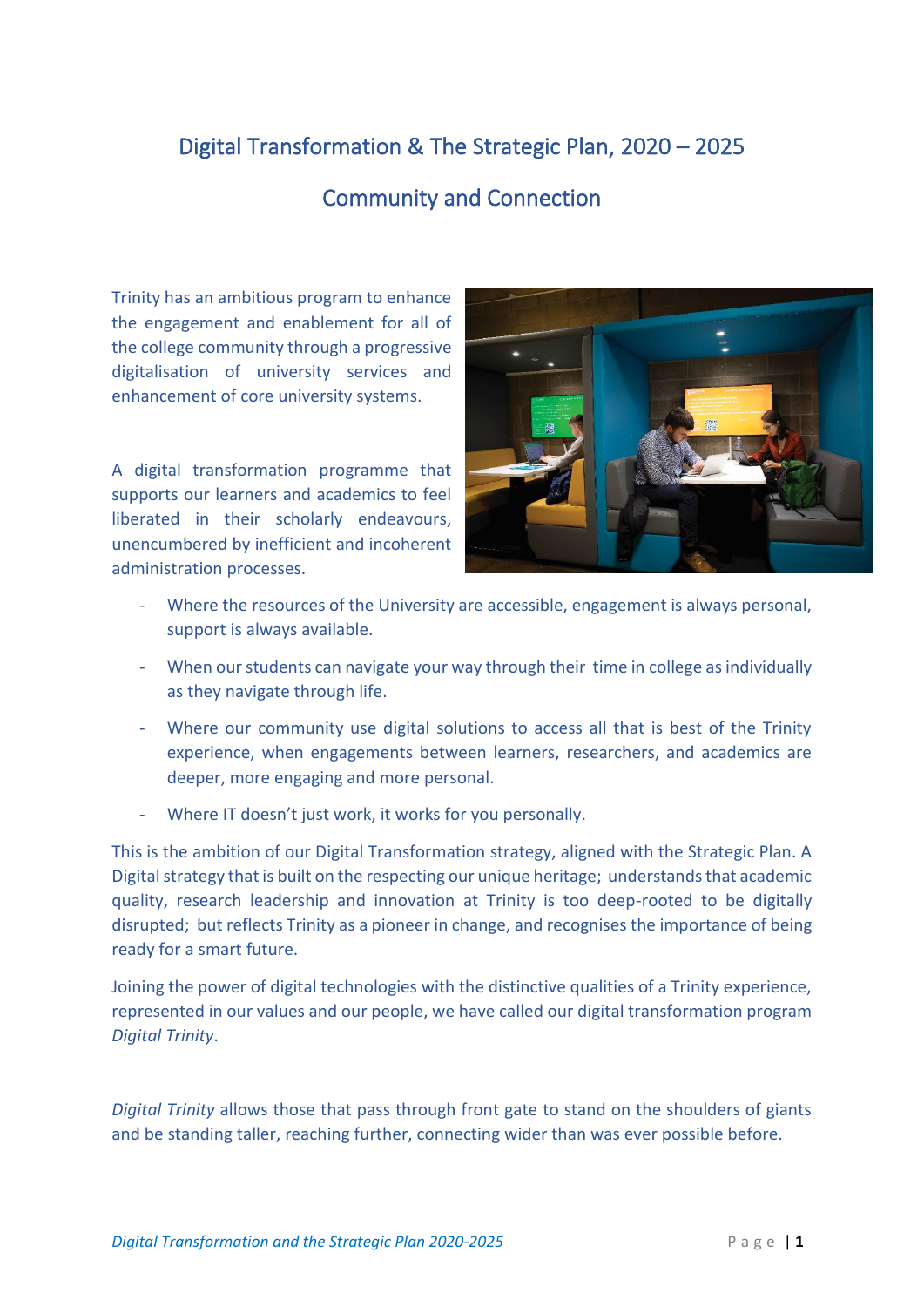## Digital Trinity Programme - Vision

Our vision for the Digital Trinity programme is to deliver:

- A digitally enabled campus that
	- Enables internal and external engagement for the individual and the communities of practise
	- Offers a seamless experience that adds value to every aspect of the Trinity life, increasing student satisfaction.
	- Can be both administratively efficient and hyper-personal
	- Offers timely insights and analytics guiding data driven decision making and proactive community supports
	- Reflects and extends Trinity's distinctive place in the world
- A flexible and open digitally supported learning environment that facilitates increased levels of access and engagement with a Trinity Education.
- A digital learning environment that supports flexibility, new forms of engagement and for users, allowing them to access the services they need, in the way that suits them best.
- A digital environment to facilitate advanced research, for disseminating knowledge more effectively and supports the pursuit of academic and research excellence
- Secure, available and efficient applications, supporting services and dependable data through:
	- The provision and continuous development of a fully digital infrastructure
	- Ubiquitous connectivity and access wherever and whenever required.
	- Systems of Record, Systems of Engagement and Systems of Innovation that work seamlessly together and operate with data that is reliable, current and complete

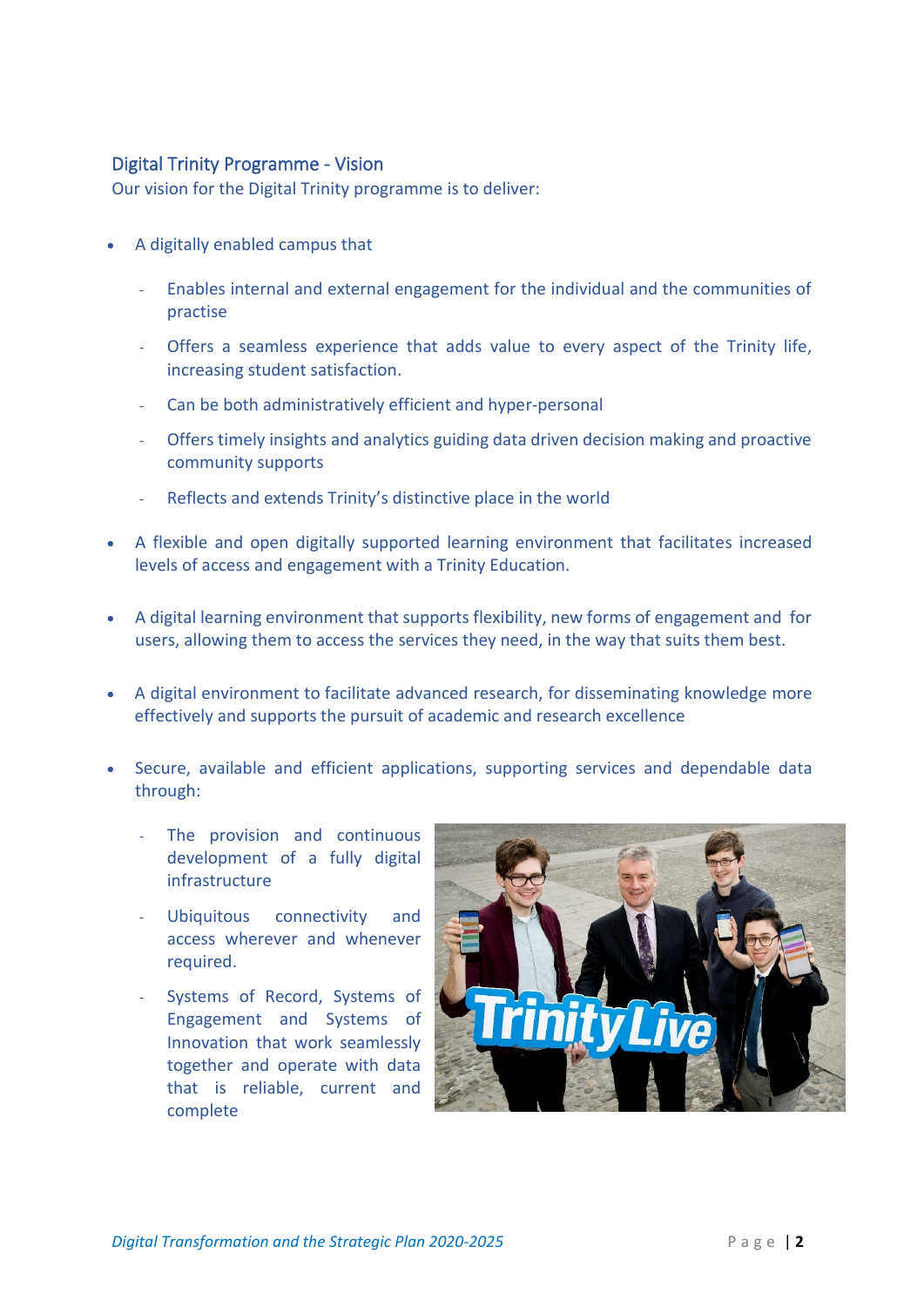## Digital Trinity Initiatives

Our Digital Trinity programme sets out the role that digital will have in supporting the University Strategic Plan, with a new core of fully integrated solutions:

- The creation of Online Enrolment services and processes to support the new distinct features of a Trinity Undergraduate Education such as Trinity Electives, Pathway Choices and Open Modules.
- Extending these services with intuitive workflows and sustainable, efficient processes across campus to enable to the provision of Micro-credential solutions; the full servicing of short courses and continuous processional development modules; and the operation of the CHARM-EU alliance.
- Maintaining the ubiquitous connectivity that offers access and collaboration solutions from anywhere, anytime and any device.
- Offering unlimited student and staff access to online learning and cyber security awareness training, equipping our College community to effectively use and contribute to a Digital Trinity and to an Information Society.
- Extending the feature set of our learning systems and integration with room technologies that allows lecture capture and participation. and the access to course materials anywhere.
- Designing and delivering appropriately flexible learning spaces and workplaces technologies in both our new Campus buildings and refurbished / repurposed spaces.
- Contributing to the transformation of College communications, internally and externally, with new Website technology to improve the consistency and immediacy of information available externally and to be able to personalise, capture and followthrough on interest from prospective students at home and abroad, academic, research and industry partners, visitor information and our civic community events.
- Showcasing the opportunity of a Digital Trinity through the provision of a Student Smartphone App, Trinity Live, offering a combination of personal, current and campus information, through real-time consolidation of data from multiple technologies.
- Importantly, and building on the availability of reliable data and ubiquitous secure connectivity, the Digital Trinity programme will be extended to incorporate a Digital Learning strategy to support teaching & learning, and research. This will increase access to learning opportunities and resources for a diverse range of students and equip life-long learners for a rapidly changing world of work.
- In the course of this Strategic Plan, there will be a renewed focus on the specific administrative and process requirements of the post-graduate community and in